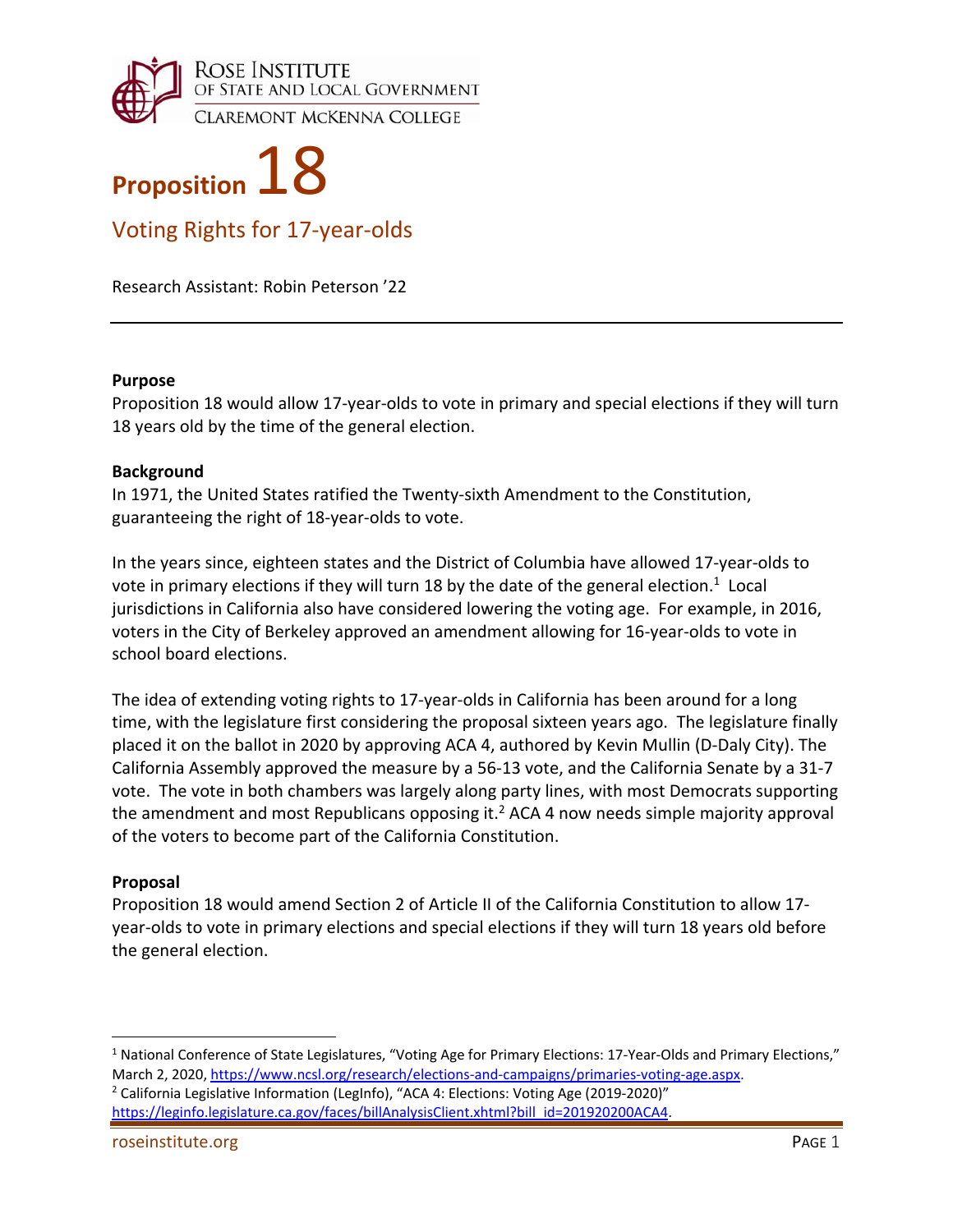# **Fiscal Impact**

If approved Proposition 18 would incur one‐time state General Fund costs of less than \$1 million for the Secretary of State (SOS) to implement the new policy.<sup>3</sup> The measure also would increase costs for counties across California between hundreds of thousands of dollars and \$1 million every two years to send and process voting materials to eligible registered 17‐year‐ olds.4

# **Supporters**

Supporters include:

- Secretary of State Alex Padilla (D)
- California Association of Student Councils
- League of Women Voters of California
- California Democratic Party<sup>5</sup>

# **Arguments of Supporters**

Supporters argue that allowing 17‐year‐olds to vote would

- Empower young people who are assuming adult responsibilities.
- Develop the habit of voting at an early age.
- Promote civic engagement.<sup>6</sup>

#### **Opponents**

 $\overline{a}$ 

Opponents include:

- Election Integrity Project, California
- Howard Jarvis Taxpayers Association
- $\bullet$  California Republican Party<sup>7</sup>

#### **Arguments of Opponents**

Opponents argue that 17‐year‐olds should not be able to vote because they:

- Are still minors and lack real-world experience.
- Would be voting on taxes that only adults have to pay.

<sup>&</sup>lt;sup>3</sup> Legislative Analyst's Office, "Proposition 18: Analysis of Measure," https://lao.ca.gov/ballot/2020/Prop18-110320.pdf.

<sup>4</sup> Ibid., Reina Miller, "General Election: Final Ballot Labels and Titles and Summaries" (July 10, 2020): 11, https://elections.cdn.sos.ca.gov/ccrov/pdf/2020/august/20172rm.pdf.

<sup>&</sup>lt;sup>5</sup> Yes-on-18: Vote for Our Future: "Endorsements," n.d., https://www.yeson18.vote/endorsements.

<sup>6</sup> California Secretary of State, Official Voter Information Guide, November 3, 2020, General Election: Proposition 18," https://vig.cdn.sos.ca.gov/2020/general/pdf/complete‐vig.pdf.

<sup>7</sup> Ibid., CAGOP: "Meet the CAGOP Endorsed Candidates: Propositions," n.d.,

https://www.cagop.org/s/endorsements.